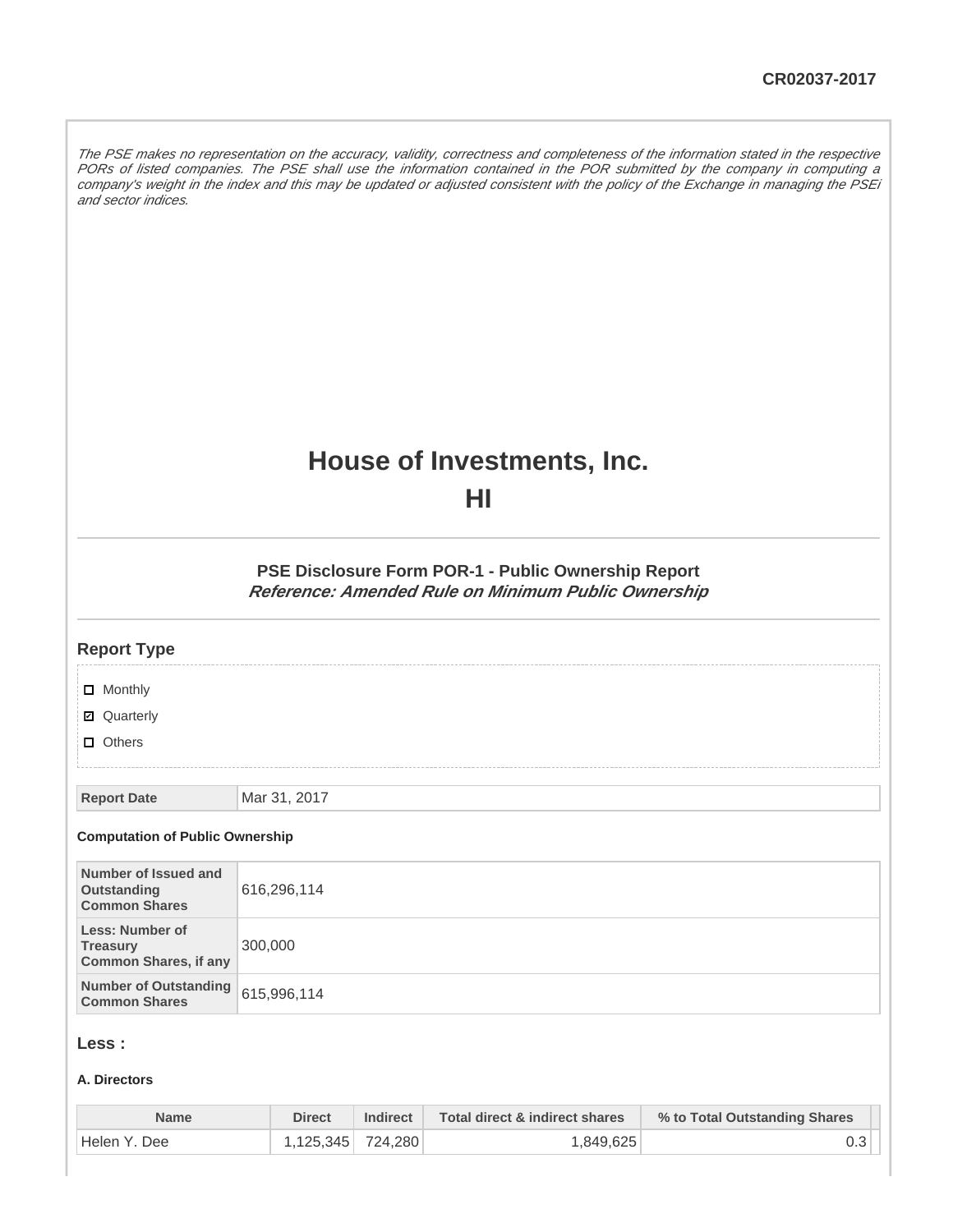| Roberto F. De Ocampo      | 5         | 0        | 5         |      |
|---------------------------|-----------|----------|-----------|------|
| Francisco H. Licuanan III | 500       | 0        | 500       |      |
| Medel T. Nera             | 5         | $\Omega$ | 5         |      |
| Ermilando D. Napa         | 5         | 0        | 5         |      |
| Reynaldo B. Vea           | 5         | $\Omega$ | 5         |      |
| Wilfrido E. Sanchez       | 5         |          | 5         |      |
| Juan B. Santos            | 5         | $\Omega$ | 5         |      |
| John Mark S. Frondoso     | 5         | ∩        | 5         |      |
| Alfonso T. Yuchengco      | 786,780   | 7,720    | 794,500   | 0.13 |
| Yvonne S. Yuchengco       | 90,255    | 0        | 90,255    | 0.01 |
|                           | 2,002,915 | 732,000  | 2,734,915 | 0.44 |

#### **B. Officers**

| <b>Name</b> | <b>Direct</b> | <b>Indirect</b> | Total direct & indirect shares | % to Total Outstanding Shares |
|-------------|---------------|-----------------|--------------------------------|-------------------------------|
| `NA         |               |                 |                                |                               |
|             |               |                 |                                |                               |

# **C. Principal/Substantial Stockholders**

| <b>Name</b>                                  | <b>Direct</b> | Indirect | <b>Total direct &amp; indirect</b><br>shares | % to Total Outstanding<br><b>Shares</b> |
|----------------------------------------------|---------------|----------|----------------------------------------------|-----------------------------------------|
| Pan Malayan Management & Investment<br>Corp. | 294,759,575   |          | 294,759,575                                  | 47.85                                   |
|                                              | 294,759,575   |          | 294,759,575                                  | 47.85                                   |

## **D. Affiliates**

| <b>Name</b>                                                   | <b>Direct</b> | <b>Indirect</b> | <b>Total direct &amp; indirect</b><br>shares | % to Total<br><b>Outstanding Shares</b> |
|---------------------------------------------------------------|---------------|-----------------|----------------------------------------------|-----------------------------------------|
| A. T. Yuchengco, Inc.                                         | 7,036,070     | $\Omega$        | 7,036,070                                    | 1.14                                    |
| E. T. Yuchengco, Inc.                                         | 1,211,360     | 0               | 1,211,360                                    | 0.2                                     |
| First Nationwide Assurance Corp.                              | 0             | 14,189,661      | 14,189,661                                   | 2.3                                     |
| Malayan Insurance Co., Inc.                                   | 0             | 18,020,389      | 18,020,389                                   | 2.93                                    |
| <b>Malayan Securities Corporation</b>                         | 2,790,000     |                 | 2,790,000                                    | 0.45                                    |
| Bankers Assurance Corp./Malayan Zurich<br>Insurance Co., Inc. | 0             | 3,149,901       | 3,149,901                                    | 0.51                                    |
| <b>Y Realty Corporation</b>                                   | 3,545,890     |                 | 3,545,890                                    | 0.58                                    |
|                                                               | 14,583,320    | 35,359,951      | 49,943,271                                   | 8.11                                    |

#### **E. Government**

| <b>Name</b> | <b>Direct</b> | <b>Indirect</b> | Total direct & indirect shares | % to Total Outstanding Shares |  |
|-------------|---------------|-----------------|--------------------------------|-------------------------------|--|
| `NA         |               |                 |                                |                               |  |
|             |               |                 |                                |                               |  |

#### **F. Banks**

| <b>Name</b>                            |           |       | Direct Indirect Total direct & indirect shares % to Total Outstanding Shares |
|----------------------------------------|-----------|-------|------------------------------------------------------------------------------|
| Hongkong & Shanghai Bank - own account | $0$ 5.085 | 5.085 |                                                                              |
|                                        | 5.085     | 5.085 |                                                                              |